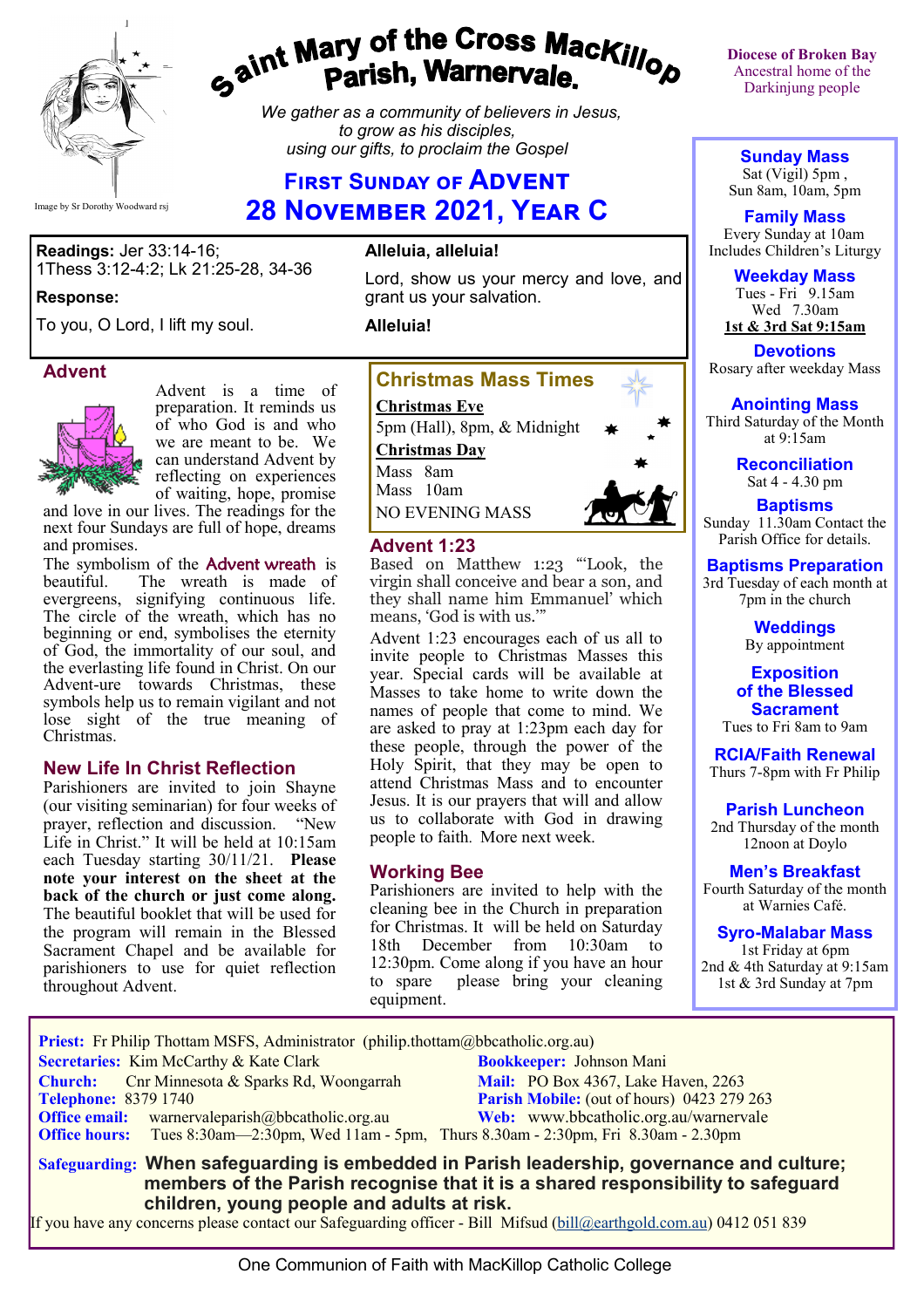#### **MacKillop Luncheon 9/12/21**

The Mackillop luncheon will resume just in time for some Christmas cheer on Thursday 9/12 (then every 2nd Thursday of the month). See you at 12 noon at the Doylo.

## **Social Justice**

#### **SILENT PANDEMIC**

**Domestic and family violence, coercive control, abuse and violent behaviours** are actions perpetrated to humiliate, isolate, suppress, overpower and harm others. The choice of behaviours used by the perpetrator can change slowly, subtly, rapidly and significantly. **Central Coast Council** is once again working with the NSW Police Force, the Tuggerah Lakes and Brisbane Waters Liquor Accords, **Central Coast Domestic Violence** Committee and highprofile authors to start important conversations about **domestic** abuse. The Central Coast has the second highest number of Domestic Violence Apprehended Violence Orders (*NSW Bureau of Crime Statistics)* in 2020. This is a shocking and unacceptable statistic.

The message is  $-$  if you see or suspect something, say something – to emphasise that everyone plays a role in ending domestic abuse.

Calling all men – step  $up$  – we have to be involved. Take action in yourself. We need cultural change. Take action in your community, your workplace and behind your own doors. Protect your grandchildren. Take notice of how parents, friends and siblings talk to each other. Sometimes it is meant as a joke but these words can humiliate and harm each other as well as becoming a habit in a family. For more information [https://www.catholiccaredbb.org.au/](https://www.catholiccaredbb.org.au/contact)

[contact](https://www.catholiccaredbb.org.au/contact)

#### **If you wish to come to our meetings please email Chris Firmstone on chrisfirmstone@gmail.com.**

*Social Justice Committee Warnervale*  holic Social Just *Catholic Church*  **[www.marymackillopsocialjustice.wordp](http://www.marymackillopsocialjustice.wordpress.com) ress[.com](http://www.marymackillopsocialjustice.wordpress.com)**

**A Lift Home from 10am Mass** If you live in the Lake Haven area and could give a lift "home" to a parishioner please see Fr Philip.

## **St Vincent de Paul Appeal Next two weekends.**

Due to COVID restrictions this year we are only able to accept monetary donations or gift vouchers to help the needy in our community. There will be envelopes available at Masses the next two weekends. Donations can also be placed in the Vinnies Box outside the Blessed Sacrament Chapel. If you require a receipt ensure your details are recorded on the envelope.

**Beautiful Vinnies Christmas Cards will be available in the breezeway \$7**

# **RECONCILIATION**

Fr Philip will be available for Reconciliation from 5pm to 7pm 21, 22, and 23 December.

Fr Philip will assist Fr Bill with

Second Rite of Reconciliation at Our Lady of the Rosary Parish, The Entrance on Tuesday 14 December at 6pm. All welcome.

## **Evangelisation Challenge**

This month we ask parishioners to:

*Ask a friend or family member to pray for you - or you for them - if anyone is going through a difficult situation.*



**First Holy Communion**

Will be celebrated on Saturday 4 December. There are lovely gifts available in the piety stall from this weekend.

# **Catechist Corner**

*For all our wonderful Catechists and Assistants:*

*REFLECTION MORNING COMING UP: More information:* Please contact Kerrie Dedera P: 0402815633 E: [kerriemdedera@westnet.com.au](mailto:kerriemdedera@westnet.com.au)

**Franciscan Mass Invitation** Our secular Franciscan Mass is to be celebrated by Father Joseph Nguyen OFM from Sydney at 11am, Our Lady of the Rosary The Entrance Thursday 2<sup>nd</sup> December followed by a Christmas BYO everything Picnic Lunch get together at The Waterfront Park The Entrance. Enq. 0499811177 All welcome



**Tuesday 30 November St Andrew**

**Wednesday 1 December**

**Thursday 2 December Friday 3 December St Francis Xavier**

**Saturday 4 December** 8am First Holy Communion 10am First Holy Communion 2pm First Holy Communion

**Sunday 5 December Second Sunday of Advent**

#### **Pope Francis' Prayer Intention for November**



**People who suffer from Depression**

We pray for people who suffer from depression—or burn out will find support and a light that opens them up to life.

#### **Return and Earn**  We raised **\$108.70 this fortnight**.

Thank you for your continued support! **Please remember containers need to be empty of liquid; and not crushed or broken.** 

**Please place glass in the crates.**

**Cans and Bottles must have 10c refund logo.** 





# **Coronavirus restrictions**

**All public Masses have been reinstated**. The church capacity is 275 people (2sq metre rule) The obligation to attend Sunday Mass remains lifted until 1 December.

The **Church is open** to the public for private prayer and masses.

**Masks** must be worn in the church

**Baptisms, Weddings and Funerals**  maybe celebrated and adhere to the 1 person per 2sq meter rule.

Please remember to **always use the QR code** when entering the Church Please continue to **social distance** and use hand sanitiser.

Please remember our sick: Brendan Thomas, Anne Firmstone, Con Pantos, Terence McBride, Allan Curtis, Jim Swanson, Finn McConnon, Justin Lonergan, Cara De Guzman, Olga White.

Deceased/Anniversary: Peter Conneely, Tina Keane, John Gatt, Charlie Gatt, Thresiamma, Thomas, Leo Galea, Walter Davis, Moore & Langliey Families, Pamela Skewes, Victor B Carreon, Burnette Vassallo, E Vassallo.



Mass Intentions: Mary & Nicholas Gatte, Mary Spiteri, Polito & Aloisi Families, Peter Walsh, Frank Walsh, Hector Serpes, Brandi & Jessica Lozario, George & Helen Pantazopoulos.

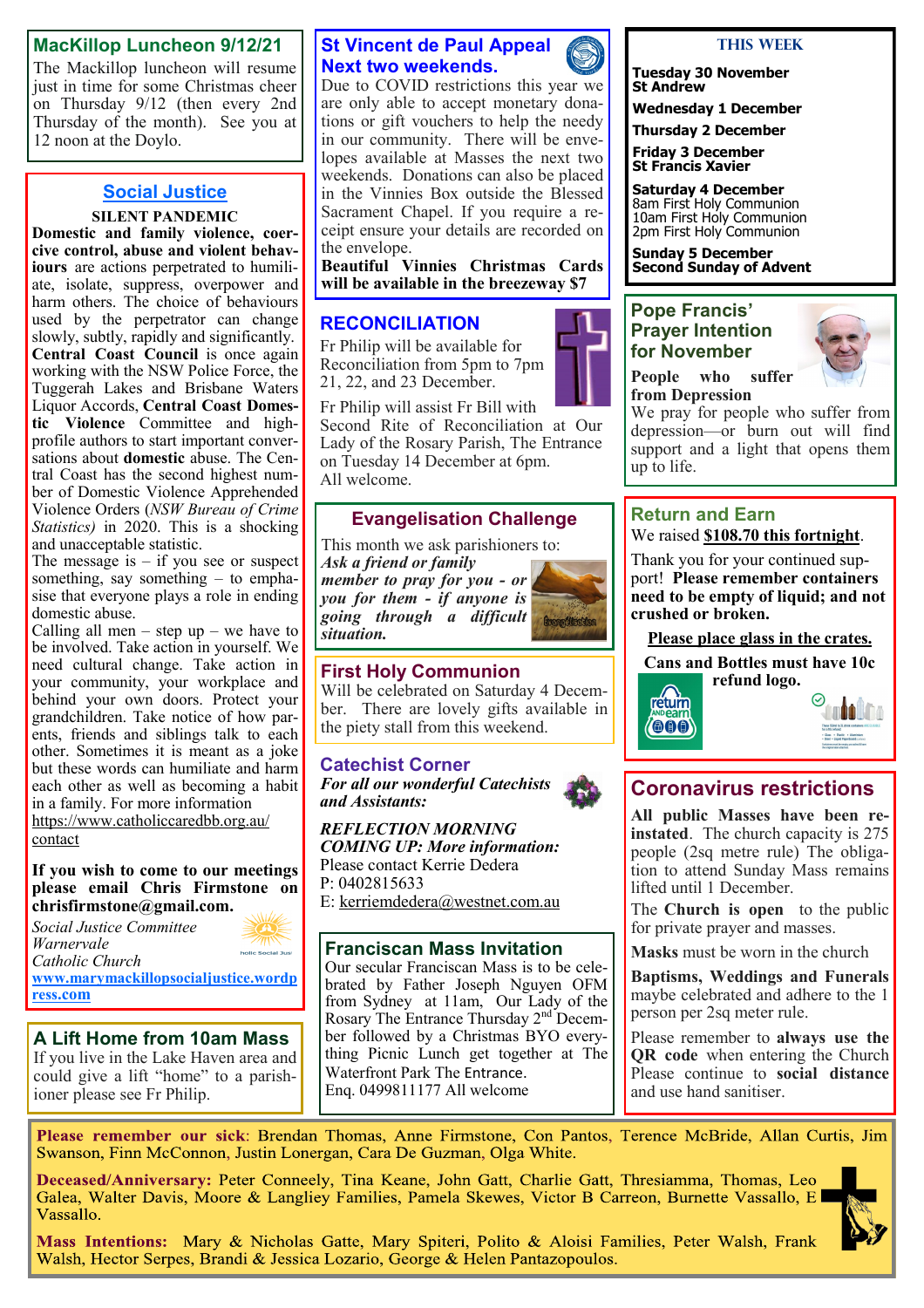# **First Sunday of Advent, Year C**

# **First Reading Jeremiah 33:14-16**

## I will cause a good seed to spring forth from David.

See, the days are coming—it is the Lord who speaks—when I am going to fulfil the promise I made to the House of Israel and the House of Judah:

'In those days and at that time, I will make a virtuous Branch grow for David, who shall practice honesty and integrity in the land. In those days Judah shall be saved and Israel shall dwell in confidence. And this is the name the city will be called: The Lord-our-integrity.'

The word of the Lord.

To you, O Lord, I lift my soul.

Lord, make me know your ways. Lord, teach me your paths. Make me walk in your truth, and teach me: for you are God my saviour. R

The Lord is good and upright. He shows the path to those who stray, he guides the humble in the right path; he teaches his way to the poor. R

His ways are faithfulness and love for those who keep his covenant and will. The Lord's friendship is for those who revere him; to them he reveals his covenant.  $\overline{R}$ 

**Responsorial Psalm Ps 24:4-5, 8-9, 10, 14**